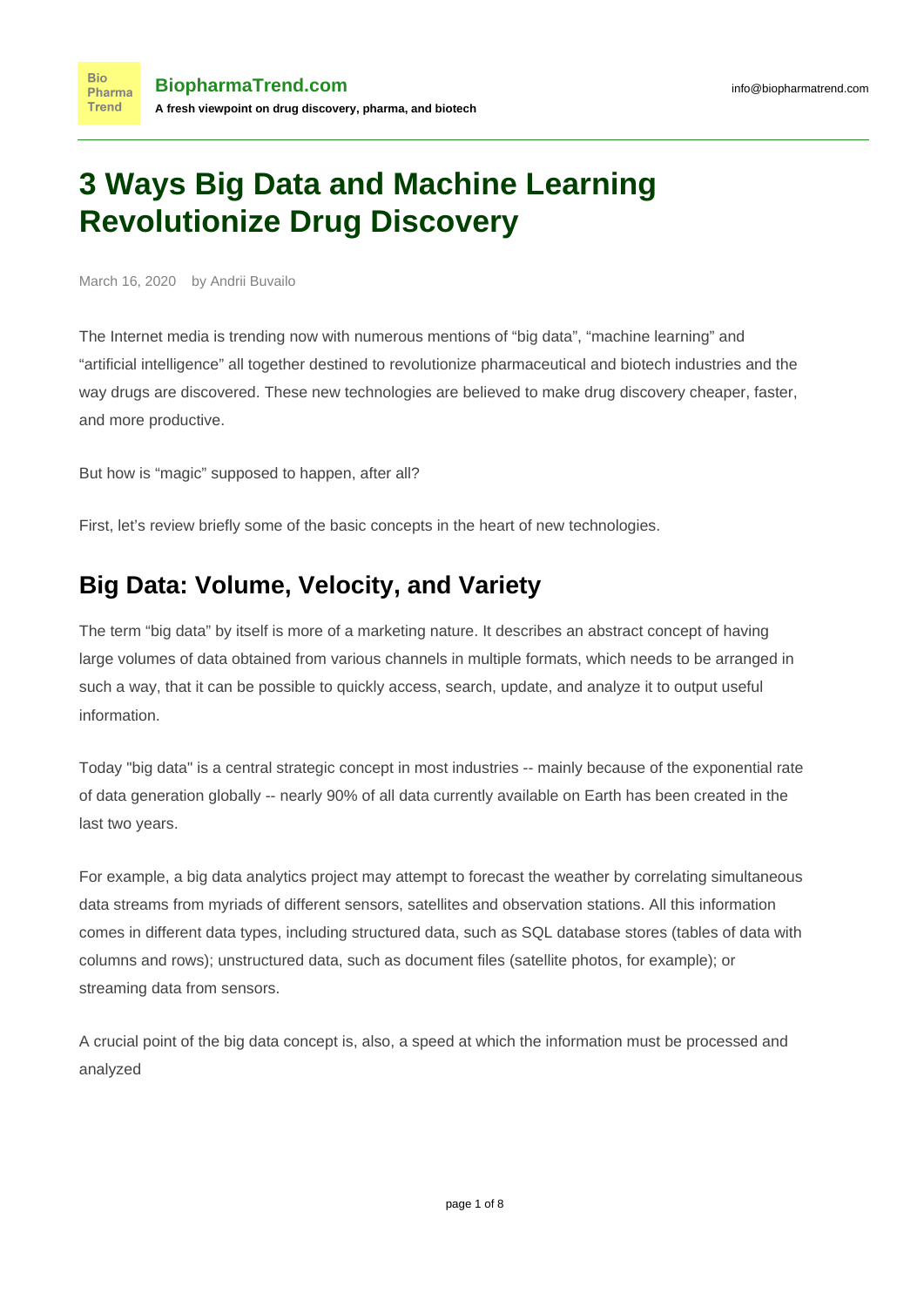The computing power required to quickly process huge volumes and varieties of data can not be achieved via traditional data management architectures using a single server or a [server cluster.](http://searchexchange.techtarget.com/definition/cluster) This can potentially demand hundreds or thousands of servers that can distribute the work and operate collaboratively. It is virtually impossible for most of the organizations to create and maintain anything of this kind.

So, although the concept of big data has been around for a long time -- a term "information explosion" was first introduced as early as in 1941, according to the Oxford English Dictionary -- a real data processing revolution happened much later, when a [public cloud computing](http://searchcloudcomputing.techtarget.com/definition/public-cloud) emerged as a primary tool for hosting big data analytics projects.

Nowadays, a public cloud provider can store petabytes (103 terabytes) of data and scale up thousands of servers for as long as it is needed to accomplish the big data project. This is available for a reasonable price and can be utilized by any organization in the world.

Furthermore, some public cloud providers offer not only "place" for storing data, but also big data capabilities, such as highly distributed Hadoop compute instances, [data warehouses,](http://searchsqlserver.techtarget.com/definition/data-warehouse) databases and other related cloud services.

One example of big data services in a public cloud is [Amazon Web Services Elastic MapReduce,](http://searchaws.techtarget.com/definition/Amazon-Elastic-MapReduce-Amazon-EMR) which supports the processing of large data sets in a distributed computing environment.

### **Machine Learning**

Machine Learning algorithm is a computer program that teaches computers how to adjust themselves so that a human do not need to explicitly describe how to perform the task to be achieved by the computer. The information that a Machine Learning algorithm needs in order to adjust its own program to solve a particular task is a set of known examples.

One of the revolutionary things about machine learning is that it allows computers to learn to perform complex tasks, which are hard or even impossible for humans to describe in "if-than" logic, and instruct. For example, if you want to make a random photo look like a Picasso painting, you can easily [do so](https://predictors.ai/#/p/Artificial_Intelligence_Painter) in seconds using machine learning. All you need to do is to provide a set of Picasso paintings to train the machine.

This is called supervised machine learning, it is when the program needs some labeled example data to learn.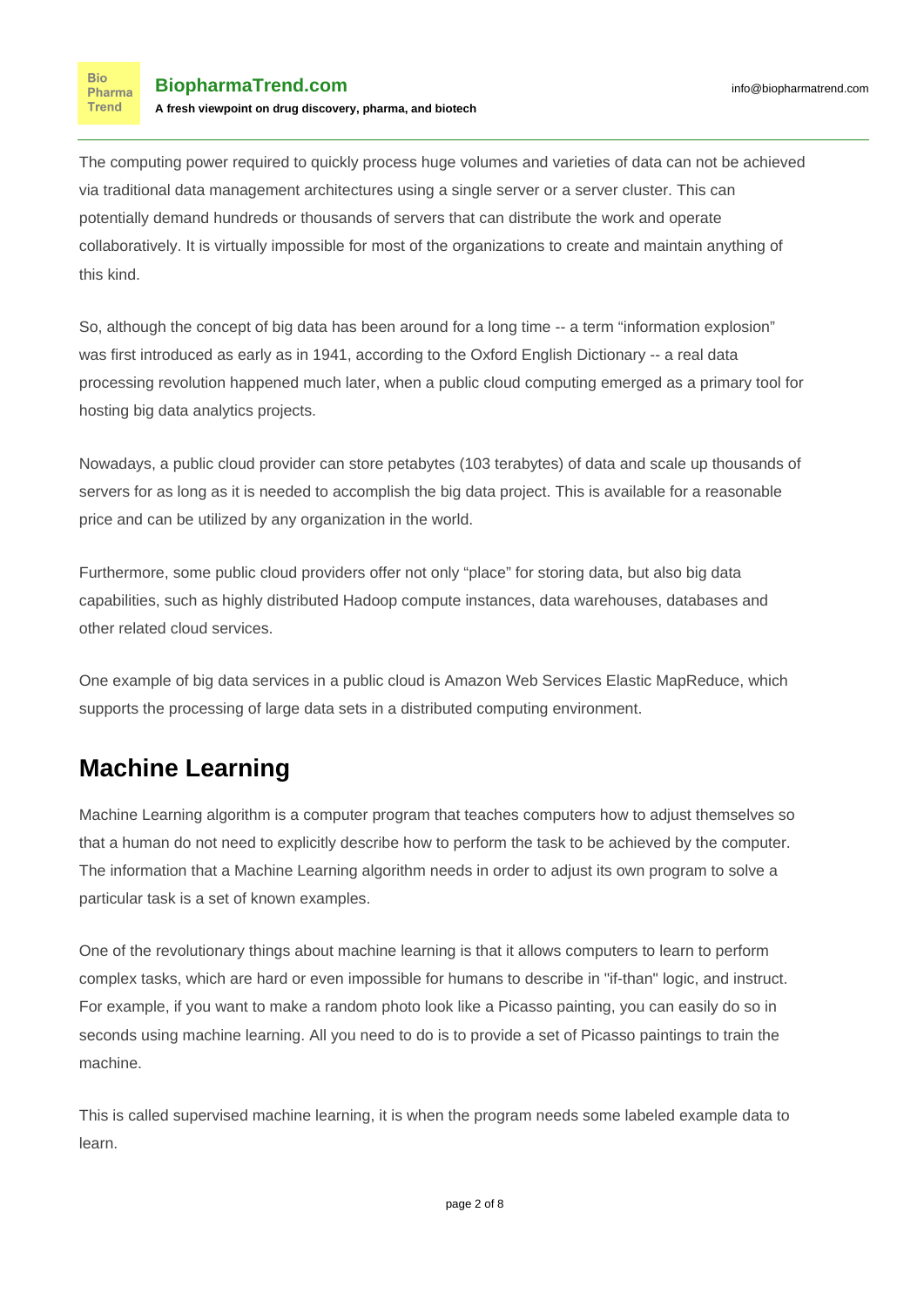There are other learning techniques, which do not require a training dataset, for example, learning by "trial and error" -- unsupervised machine learning.

Since 2012, a specific Machine Learning technique called Deep Learning has been taking the AI world by storm. It deals with [Artificial Neural Networks](https://en.wikipedia.org/wiki/Artificial_neural_network) of various architectures and specific advanced algorithms for their training. Progress made within just three years since 2012 is larger than computer scientists had done in the preceding twenty-five years on several key problems, including Image Understanding, Signal Processing, Voice Understanding, and Text Understanding.

Exponential progress in big data processing and machine learning has led to a point when a combination of both technologies opened up the huge practical potential for a variety of use cases, including data security, financial trading, marketing personalization, fraud detection, natural language processing, smart cars, healthcare, and drug discovery.

## **Big Data and Machine Learning In Drug Discovery**

To understand how big data analysis and machine learning algorithms can improve drug discovery outputs, let's review three stages on the way to successful medicines, where new technologies fit in best.

### **1. Understanding biological systems and diseases**

In most cases, a drug discovery program can only be initiated after scientists have come to understand a cause and a mechanism of action behind a particular disease, pathogens or medical condition.

Without exaggeration, biological systems are the most complex in the world and the only way to understand them is to follow a comprehensive approach, looking into multiple organizational "layers", starting from genes and all the way to proteins, metabolites and even external factors influencing inner "mechanics".

In 1990, a group of scientists began the [process of decoding](http://mandrillapp.com/track/click/30905169/www.genome.gov?p=eyJzIjoiblFEa09jZFJsRktLX2tlbC14enJwRVZzZ1V3IiwidiI6MSwicCI6IntcInVcIjozMDkwNTE2OSxcInZcIjoxLFwidXJsXCI6XCJodHRwczpcXFwvXFxcL3d3dy5nZW5vbWUuZ292XFxcLzEwMDAxNzcyXFxcL2FsbC1hYm91dC10aGUtLWh1bWFuLWdlbm9tZS1wcm9qZWN0LWhncFxcXC9cIixcImlkXCI6XCIzNDBiZjBiYjQ0Njk0NDUxYThmNmU5ZTE3OTdiNzBlY1wiLFwidXJsX2lkc1wiOltcIjhiMzU3MTcxOTQ3NWVlMGIxMDNhNjI1N2RlNjM5NjgzMTBiMzZhMTZcIl19In0) the human genome. It took 13 years and was worth \$2.7 billion to have the project finished. Often called the Book of Life, deciphering the genome would not have been possible without massive amounts of computing power and custom software.

The genome is sort of "instruction" for the organism saying which proteins and other molecules should be produced, when and why. Having complete knowledge of the genome opens doors to a much deeper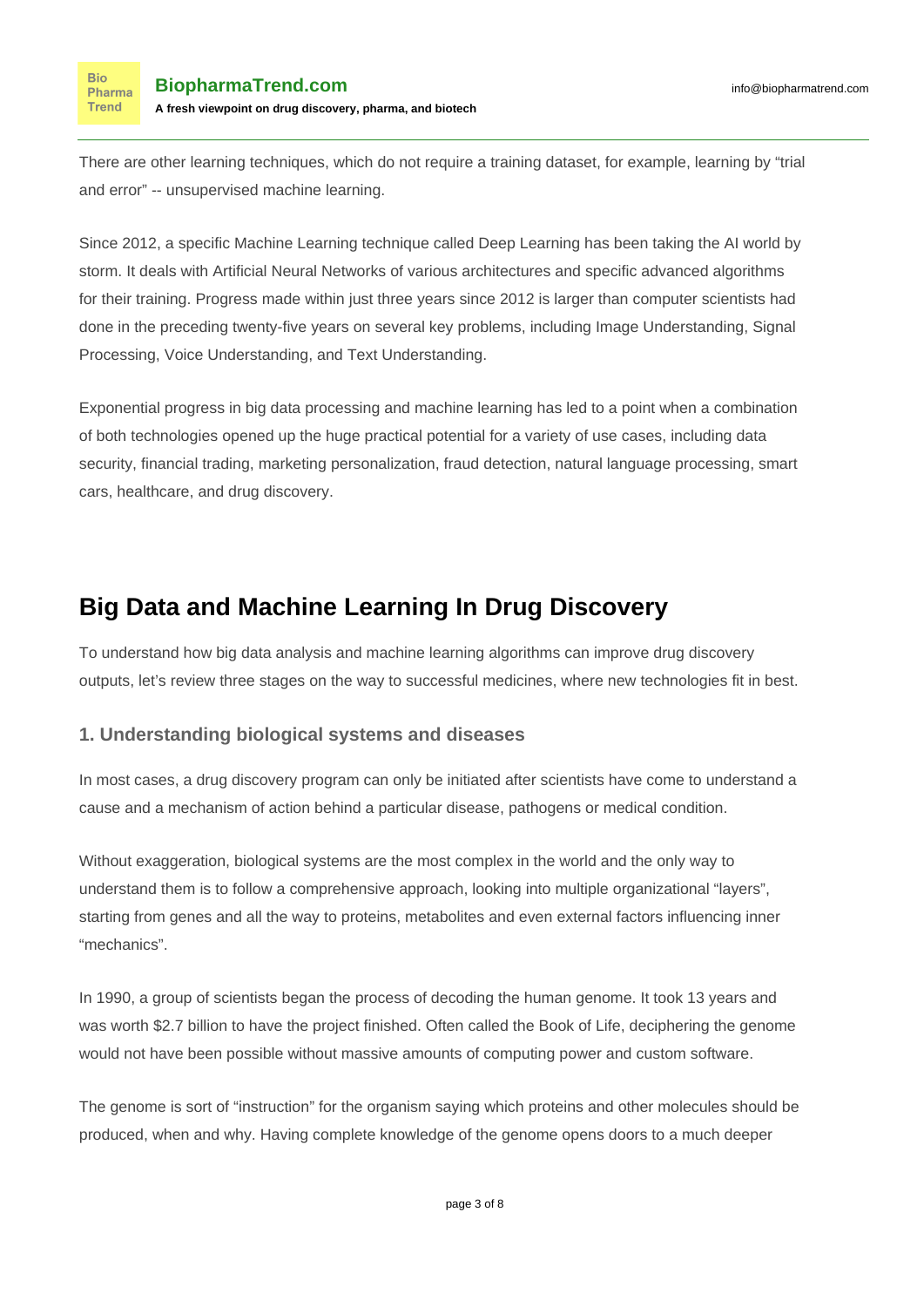understanding of our body, what can go wrong with it and under what circumstances.

However, looking at just genetic information is not enough, since the genome is more like a paper map of the world: although it tells where cities and villages are located, it does not tell, who the inhabitants of those cities are, what they are doing and how they live. To better understand what is going on, scientists have to go beyond the genome's one-dimensional view into a multidimensional one, [linking the genome](http://www.cell.com/trends/biotechnology/abstract/S0167-7799(15)00273-5) [with large-scale data](http://www.cell.com/trends/biotechnology/abstract/S0167-7799(15)00273-5) about the output of those genes at specific times, in specific places, in response to specific environmental pressures. This is what is called ["multi-omic" analysis.](http://www.cell.com/trends/biotechnology/abstract/S0167-7799(15)00273-5)

"Omic" here refers to different "layers" of the biological system: Genome - all the genes in the body, DNA; transcriptome - a variety of RNAs and other molecules responsible for "reading" and "executing" genome information; proteome - all the proteins in the body; metabolome - all the small molecules; epigenome the multitude of chemical changes to the DNA and factors, including environmental, which dictate such changes.

Such a multidimensional approach is very promising for understanding mechanisms of diseases, especially, such complex ones as cancer and diabetes. They involve a tangled web of genes, the influence of lifestyle factors and environmental conditions. Whether you smoke or exercise daily, — that influences when those various genes are turned on and off.

Research on biology systems generates enormous amounts of data, which needs to be stored, processed and analyzed. The [3 billion chemical coding units](https://www.genome.gov/11006943/) that string together to form a person's DNA, if entered into an Excel spreadsheet line-by-line, would produce 7,900 miles-long table. The human proteome contains more than [30,000 distinct proteins](http://www.humanproteomemap.org/) that have been identified so far. And the number of small molecules in the body, metabolites, exceeds [40,000.](http://www.hmdb.ca/) Mapping data, originated from various experiments, associations, combinations of factors and conditions, generates trillions of data points of information.

This is where Big Data analysis and Machine Learning algorithms start to shine, allowing to derive hidden data patterns, find dependencies and associations unknown before. For example, a [recently reported](https://figshare.com/collections/Automated_Protocol_for_Large-Scale_Modeling_of_Gene_Expression_Data/3573297) automated protocol for large-scale modeling of gene expression data can produce models that are predictive of differential gene expression as a function of a compound structure. In contrast to the usual in silico design paradigm, where one interrogates a particular target-based response, the newly developed protocol opens doors for virtual screening and lead optimization for desired multitarget gene expression profiles.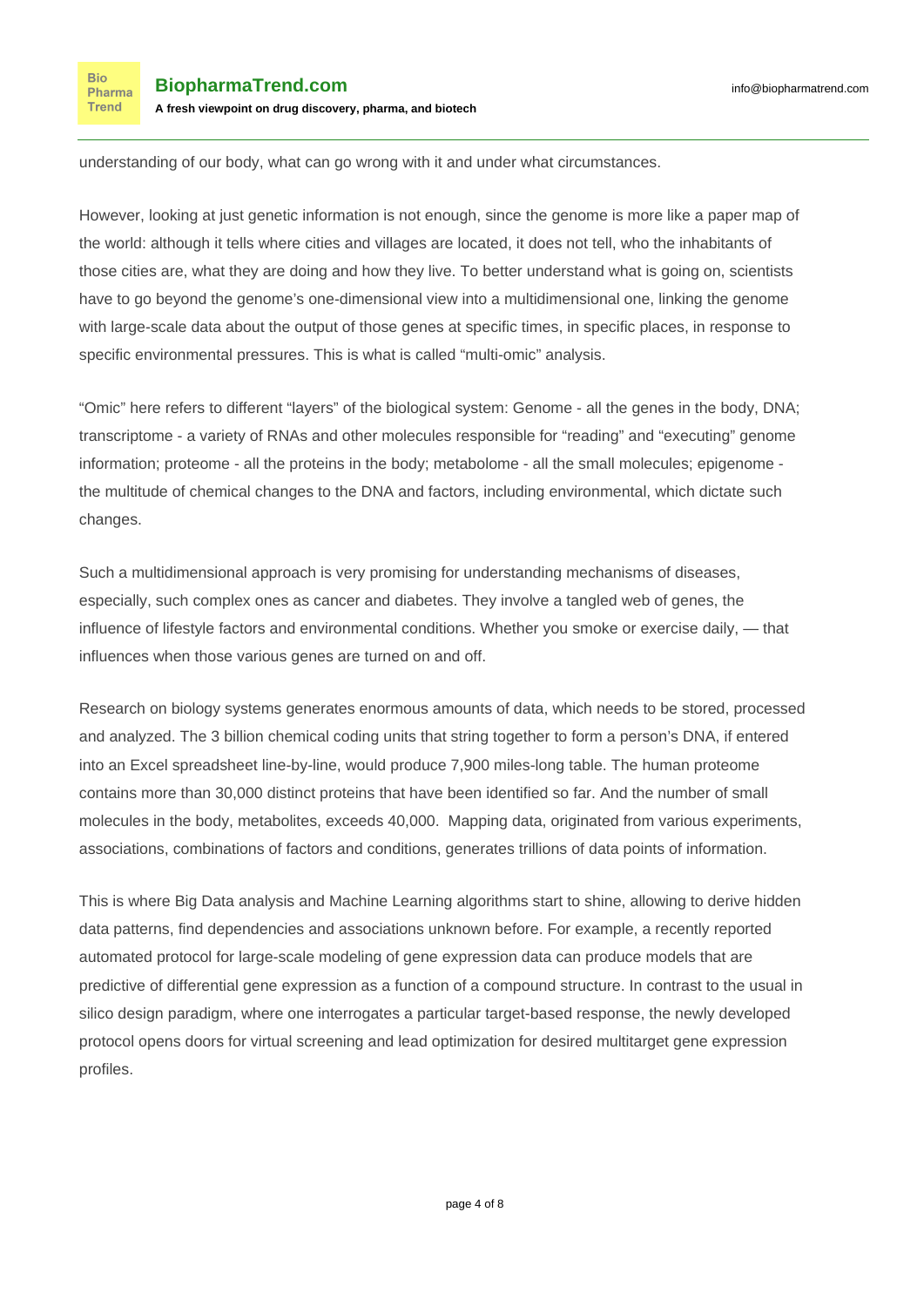Founded in 2015, a bioinformatics startup [Deep Genomics](http://www.deepgenomics.com/) developed new machine learning methods that can find patterns in massive datasets and infer computer models of how cells read the genome and generate biomolecules.

Another company, a Boston-based biopharma startup [BergHealth](http://berghealth.com/), uses an artificial intelligence-based analytics platform to engage the difference between healthy and disease environment in patient biology. According to the company's CEO Niven Narain, the model they are using does not exist anywhere in the world: "We've taken the genomics, looked at the metabolites and lipids, proteins, the clinical data, the drugs patients have used, the outcome they have, to really map this full narrative of patients", he says.

Palo Alto-based bioinformatics startup [NuMedii, Inc](http://numedii.com/) uses exclusive Big Data technology, originally developed at Stanford University, to analyze large amounts of scientific data together with proprietary biological network-based algorithms to discover drug-disease connections and biomarkers that are predictive of efficacy. The startup is active in the field of Integrative genomics, network-based methods, large-scale machine learning, and chemoinformatics.

A bioinformatics startup Insilico Medicine, Inc, [recently formed](https://www.eurekalert.org/pub_releases/2016-03/imi-plt031516.php) Pharma.AI division developing deep learned transcriptomics-, proteomics-, blood biochemistry-based biomarkers of multiple diseases, predictors of alternative therapeutic uses of multiple drugs and analytical tools for high-throughput screening.

A very interesting startup [Envisagenics](http://www.envisagenics.com/) uses cloud-based big data analytics to extract biologically relevant RNA isoforms from raw RNA-seq data. This startup's software technology helps discover new drug targets and biomarkers through splice isoform quantification coupled with predictive analytics, prioritize disease-related genes, and provide a well-supported list of targets.

The important practical goal of the above research on biological systems is to be able to identify a protein or a pathway in the body, a "target", playing a major role in a mechanism of a particular disease. Then, it would be possible to inhibit or otherwise modulate the target by chemical molecules to influence the course of the disease.

**RELATED**: [How Big Pharma Adopts AI To Boost Drug Discovery](https://www.biopharmatrend.com/post/34-biopharmas-hunt-for-artificial-intelligence-who-does-what/)

#### **2. Finding the "right" drug molecules**

Once a suitable biological target has been proposed by scientists, it is time to search for molecules that can selectively interact with the target, stimulating the desired effect -- a "hit" molecule.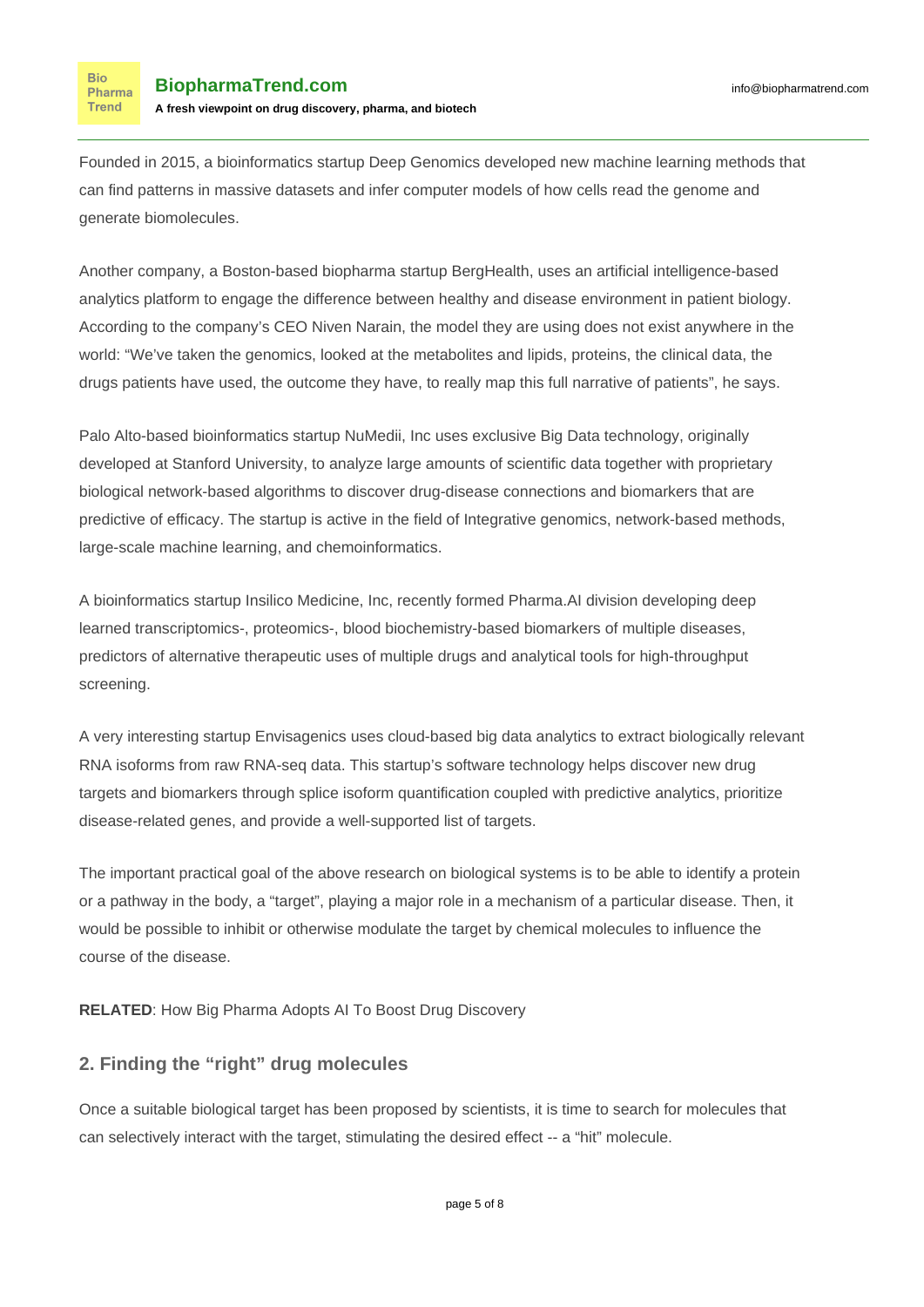A variety of screening paradigms exists to identify hit molecules. For example, a popular High-throughput screening (HTS) approach involves the screening of millions of chemical compounds directly against the drug target. In fact, it is a sort of "trial and error" method to find a needle in the haystack. This screening paradigm involves the use of complex robotic automation, it is costly and the success rate is rather low. But what is good about it, though, is that it assumes no prior knowledge of the nature of the chemical compounds likely to have activity at the target protein. So, HTS appears to be an experimental source of ideas for further research, and it provides useful "negative" results to be taken into account.

Other approaches include fragments screening and a more specialized focused screening approach - physiological screening. This is a tissue-based technique looking for a response more aligned with the final desired in vivo effect as opposed to targeting one specific drug target.

In the pursuit of cutting costs of the above complex laboratory screens and increasing their efficiency and predictability, computational scientists advanced computer-aided drug discovery (CADD) approaches using pharmacophores and molecular modeling to conduct so-called "virtual" screens of compound libraries. In this approach, millions of compounds can be in silico screened against a known 3D structure of a target protein (structure-based approach); if the structure is unknown, it is possible to identify drug candidates based on knowledge of other molecules which are known to have activity towards the target of interest.

CADD is another promising area where big data analytics and machine learning algorithms can become "superstars".

A cheminformatics startup [Numerate](http://www.numerate.com/company/) applies novel machine-learning algorithms, at cloud scale, to the problems of small-molecule drug design. Numerate has created a new innovative drug design platform that can rapidly deliver novel leads with no need for a crystal structure and with very limited SAR data. The approach the company follows consists of [modeling the phenomena](http://www.numerate.com/approach/#modeling) that are critical to the success of hits, leads, and drug candidates. Than, Numerate applies models thus derived to explore large chemical spaces to find novel therapeutics.

[Cloud Pharmaceuticals,](http://www.cloudpharmaceuticals.com/) a biotech startup that is focused on the use of artificial intelligence and cloud computing to search virtual molecular space and design novel drugs. The startup's technology can perform highly accurate binding affinity predictions, derive chemical property filters for drug-like properties, predict safety, and synthesizability of virtual compounds.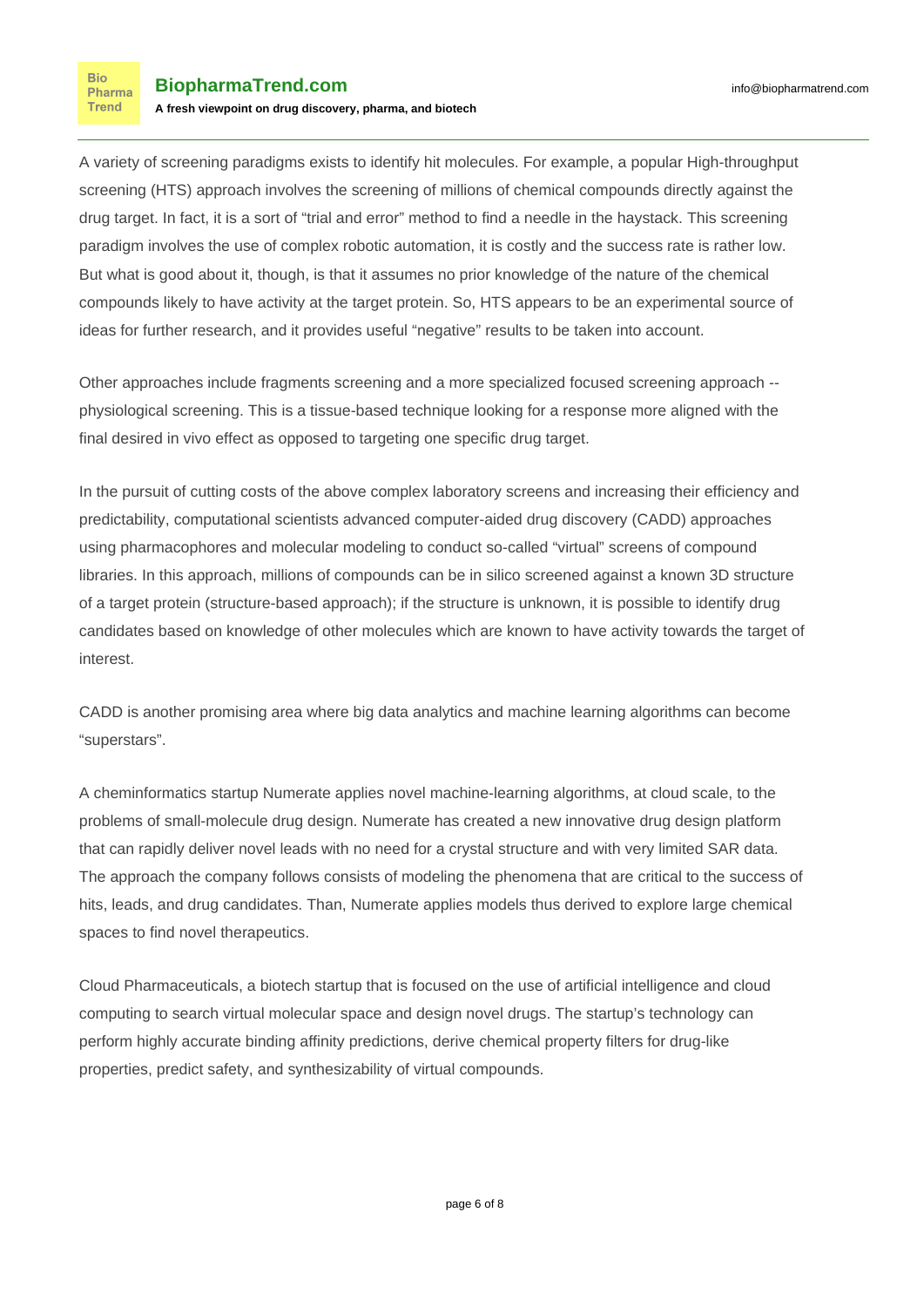[Atomwise](https://www.atomwise.com/), a health tech startup in the Y Combinator business incubator, uses Deep Learning Neural Networks to discover new medicines, achieving astounding results in hit discovery, binding affinity prediction, and toxicity detection. Recently, the company was able to go through 8.2 million compounds to find potential cures for multiple sclerosis in a matter of days. In the other project, Atomwise's artificial technology was able to repurpose some of the existing drugs to suppress Ebola. These drugs were intended for unrelated illnesses and their potential to treat Ebola was previously unknown. The company collaborates with MERCK and other high-profile biopharma organizations.

Similarly, a recently founded biotech startup [TwoXAR](http://www.twoxar.com/) uses DUMA™ Drug Discovery platform, based on artificial intelligence, to evaluate large public and proprietary datasets to identify and rank high probability drug-disease matches. The obtained matches can be used to cross-validate clinical research, repurpose existing medicines, or identify novel drug candidates for further clinical testing.

#### 3. Pre-clinical testing

One of the reasons why the pharmaceutical industry is experiencing a crisis and such a decline in research and development is because animal testing of new drug candidates is not very representative of what the human outcome will be. Drugs fail at later stages and it costs huge money for investors and wasted time for companies. What is more crucial, it costs lives for patients.

New artificial intelligence algorithms and big data approaches [are now being applied](http://www.caareusa.org/using_artificial_intelligence_to_develop_and_test_new_drugs) to simulate the activity of many drugs on many tissues at once, like in a "virtual" human.

**RELATED:** [208 Companies Applying Artificial Intelligence In Drug Discovery and Development](https://www.biopharmatrend.com/m/companies/ai/)

### **Concluding Remarks**

Just several years have passed since famous tech entrepreneur Marc Andreessen penned his famous ["Why Software Is Eating the World"](http://www.wsj.com/articles/SB10001424053111903480904576512250915629460) essay. Today, a new statement proves itself true: ["Software Eats Bio"](http://a16z.com/2015/11/18/bio-fund/).

New computational technologies and machine learning algorithms are revolutionizing biopharmaceutical industry and the way how drugs are discovered. A systemic understanding of biological processes and mechanisms of diseases opens doors to not only better drug molecules but also the whole new concept of personalized medicine, which takes into account individual variability in environment, lifestyle, and genes for each person. Big Data and Machine Learning are the technologies behind the future of